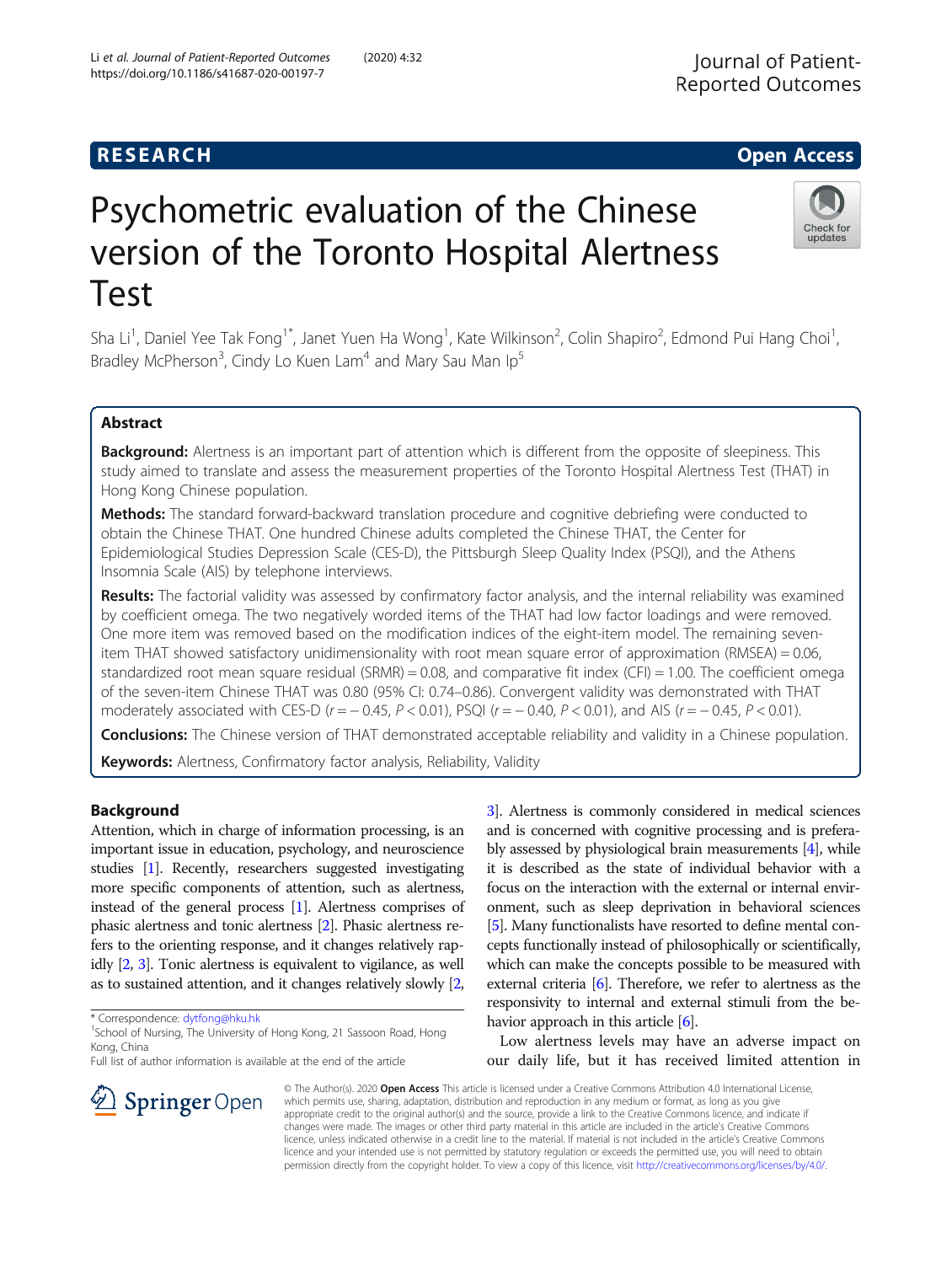research. Impaired alertness is common not only in patients but also in the general population [[7](#page-5-0)–[9](#page-5-0)]. For example, truck drivers and health care workers are also at risk of impaired alertness [[10](#page-5-0)–[12\]](#page-5-0). It was estimated that 1.1 million crashes per year are associated with impaired alertness in the USA [\[12\]](#page-5-0). In addition to sleep deprivation, psychiatric disorders and prescribed or over-the-counter medications may also lead to impaired alertness [\[13,](#page-5-0) [14](#page-5-0)]. Impaired alertness may be associated with fatigue, low energy, drowsiness, reduced attention, and decreased concentration [[9\]](#page-5-0). These symptoms and feelings can induce automobile accidents [\[15](#page-5-0)], psychological symptoms [[16](#page-5-0)], physical symptoms [\[17\]](#page-5-0), and decreased quality of life [[9](#page-5-0)], as well as the higher likelihood of disability and increased risk of mortality [\[18\]](#page-5-0). In adolescents, daytime impaired alertness may induce depressed mood and impact academic performance, while depressed mood can reduce academic performance further [\[19](#page-5-0)].

A standardized measurement tool specific for alertness is needed to guide treatment and facilitate the development of psychopathology [\[6](#page-5-0), [16](#page-5-0)]. Two instruments have been developed for assessing alertness, namely the Toronto Hospital Alertness Test (THAT) and the ZOGIM Alertness (ZOGIM-A) Scale [[6\]](#page-5-0). THAT aims to assess self-perceived alertness, including the ability to concentrate, to think of new ideas, and to focus on the task at hand over the past week, whereas ZOGIM-A aims to evaluate self-perceived impact or benefits of alertness and the extent of experiencing high alertness [[6\]](#page-5-0). Most researchers are concerned with alertness level and the negative effects of impaired alertness, making the THAT more frequently used than the ZOGIM-A. The THAT in original English language demonstrated satisfactory reliability and validity. The Cronbach's coefficient alpha and test-retest reliability of THAT were 0.96 and 0.79, respectively. Acceptable convergent validity was also shown, with a significant correlation with ZOGIM-A  $(r = 0.37, P < 0.01)$  [[6\]](#page-5-0). Although THAT is relatively new, it has already been used to evaluate the effect of interventions [\[20,](#page-5-0) [21\]](#page-5-0) and also could distinguish selfreported anxious from non-anxious patients [[16](#page-5-0)].

China is one of the most populous countries in the world. However, alertness has been less studied in Chinese populations, which may be partly attributed to the lack of a standardized measurement tool to assess alertness. Therefore, this study aimed to examine the psychometric performance of a Chinese language version of THAT in a Chinese population in Hong Kong.

## Methods

## Linguistic validation of the Chinese THAT

Figure [1](#page-2-0) shows the linguistic validation procedure. We developed the Chinese version of THAT from the original English version using standard forward-backward procedures [[22](#page-5-0)]. The original developer of the THAT, a local academic sleep specialist in charge of a sleep clinic, an academic statistician with prior experience in linguistic and psychometric evaluation of patient-reported outcomes, and local registered nurses who were also fluent in English were invited to comprise the expert committee. Then, two bilingual registered nurses who were native Chinese independently translated the THAT into traditional written Chinese. The academic statistician hosted a meeting with the two forward translators to agree on a consensus version. Any discrepancies on the two Chinese versions were discussed and resolved by the statistician with consensus of the two translators, and the preliminary consensus version was then reviewed by an academic sleep specialist in charge of a sleep clinic. Further modifications on the wordings were made. The final consensus version was then back-translated into English by another registered nurse who was not informed of the original English version. Any discrepancies between the backward and the original English versions were assessed by the expert committee, and revision of the Chinese version was made where needed.

#### Participants

One hundred subjects who were 18-year-old or above and were able to communicate in Chinese were targeted by telephone interview. Shift workers and those who were taking drugs for hypertension or sleep problems or who had mental illness were excluded. The THAT comprises 10 items. Using the standard estimate of 10 subjects per test item, 100 subjects would be adequate for assessing the construct validity of the Chinese version of THAT [\[23](#page-5-0)].

# Procedures

Participants were recruited in a telephone survey by random digit dialing of household residential fixed numbers. Each randomly selected phone number was added or minus one or two to capture unlisted numbers. When there was more than one eligible subject in a household, the occupant with the next birthday was explained the study details and invited to provide oral consent. If the subject consented to participate in the study, the participant would be interviewed in Cantonese using a questionnaire written in traditional Chinese characters. Ethical approval for the project was obtained from the Institutional Review Board of the University of Hong Kong/Hospital Authority Hong Kong West Cluster (Ref no.: UW16–326).

# Measures

## Toronto hospital alertness test (THAT)

The 10-item THAT assessed self-perceived alertness over the past week  $[6]$  $[6]$ . Each item was graded on a 0–5 Likert scale. After reverse coding the final two test items, a global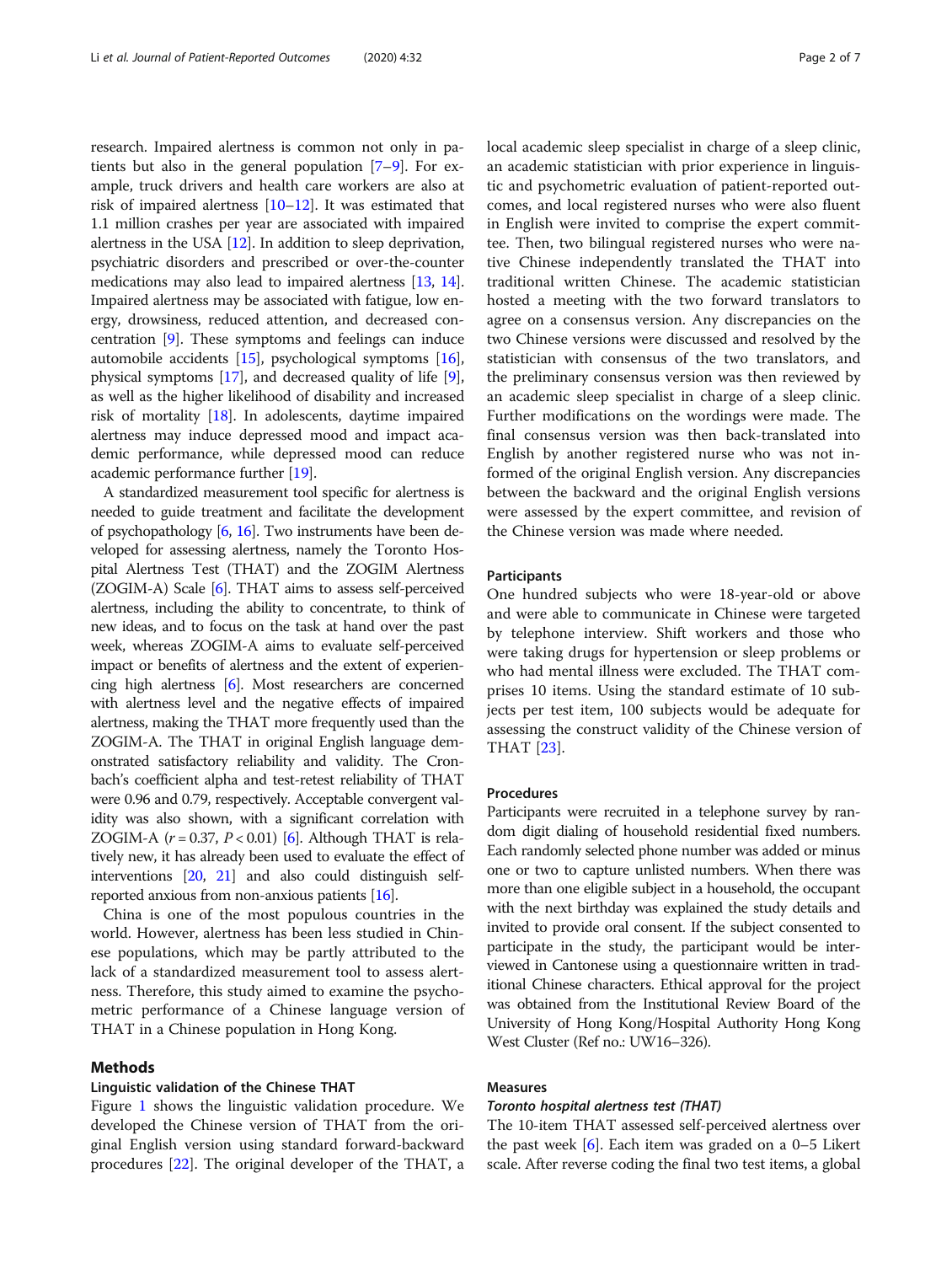<span id="page-2-0"></span>

score was obtained as the response total. A higher global score corresponds to a higher level of alertness.

## Center for Epidemiological Studies Depression Scale (CES-D)

The self-rated CES-D scale comprises 20 items that evaluate the depressive symptoms [\[24](#page-5-0)]. It has been shown to be a valid tool to screen subjects with depression and to evaluate the severity of depressive disorders in a Hong Kong Chinese population [\[25\]](#page-5-0). The items were responded to using a 0–3 Likert scale, according to the frequency of the symptoms. A higher score indicates more severe depression.

## Pittsburgh sleep quality index (PSQI)

The 19-item PSQI questionnaire assesses sleep quality during the past month with diverse aspects relating to factors, including sleep latency and duration, subjective feeling of sleep quality and sleep efficiency, along with sleep-related problems [\[26\]](#page-5-0). The 19 items, each rated on a 0–3 scale, were grouped under seven components, namely: subjective sleep quality, sleep latency, sleep duration, habitual sleep efficiency, sleep disturbance, use of sleeping medications, and daytime dysfunction [[26\]](#page-5-0). The component scores were the total scores of the corresponding items, which spans from 0 to 21 with a higher score indicating a worse sleep quality [\[27](#page-6-0)].

## Athens insomnia scale (AIS)

The AIS is a self-report questionnaire for estimating sleep difficulty in the past month  $[28]$ . It contains eight items on sleep induction, awakenings during the night, final awakening earlier than desired, total sleep duration, the overall quality of sleep, as well as a sense of well-being and sleepiness during the day [\[29](#page-6-0)]. Participants graded their sleep quality from 0 to 3 according to the severity of their sleeping problems. The total score ranges from 0 to 24, with a higher score corresponding to a worse sleep quality [[29](#page-6-0)]. The internal consistency of AIS in this study was 0.84.

## Statistical analysis

The Chinese version of THAT was scored as the English version. The last two items of the original 10-item scale were reversed scored, and the floor and ceiling effects were then checked before analysis. If an overall value of greater than 15% for ceiling or floor effect exists, the validity, reliability, and responsiveness of a scale would be affected [[30\]](#page-6-0). The factorial validity was examined through confirmatory factor analysis (CFA) by testing root mean square error of approximation (RMSEA) values, standardized root mean square residual (SRMR), and comparative fit index (CFI). The cut-off values were selected as 0.06 or below, 0.08 or below, and 0.95 or higher for RMSEA, SRMR, and CFI, respectively [[31](#page-6-0)]. In the CFA models, the responses were taken as ordinal variables, and the diagonal weighted least squares (DWLS) estimator was used. DWLS is considered superior to robust maximum likelihood (MLR) when analyzing ordinal variables in latent variable modeling [[32\]](#page-6-0). Furthermore, items with factor loadings smaller than 0.4 were suggested to be removed [[33](#page-6-0)]. If the number of item changes, floor and ceiling effects are evaluated again before proceeding with analyses. Reliability of the Chinese version of THAT was assessed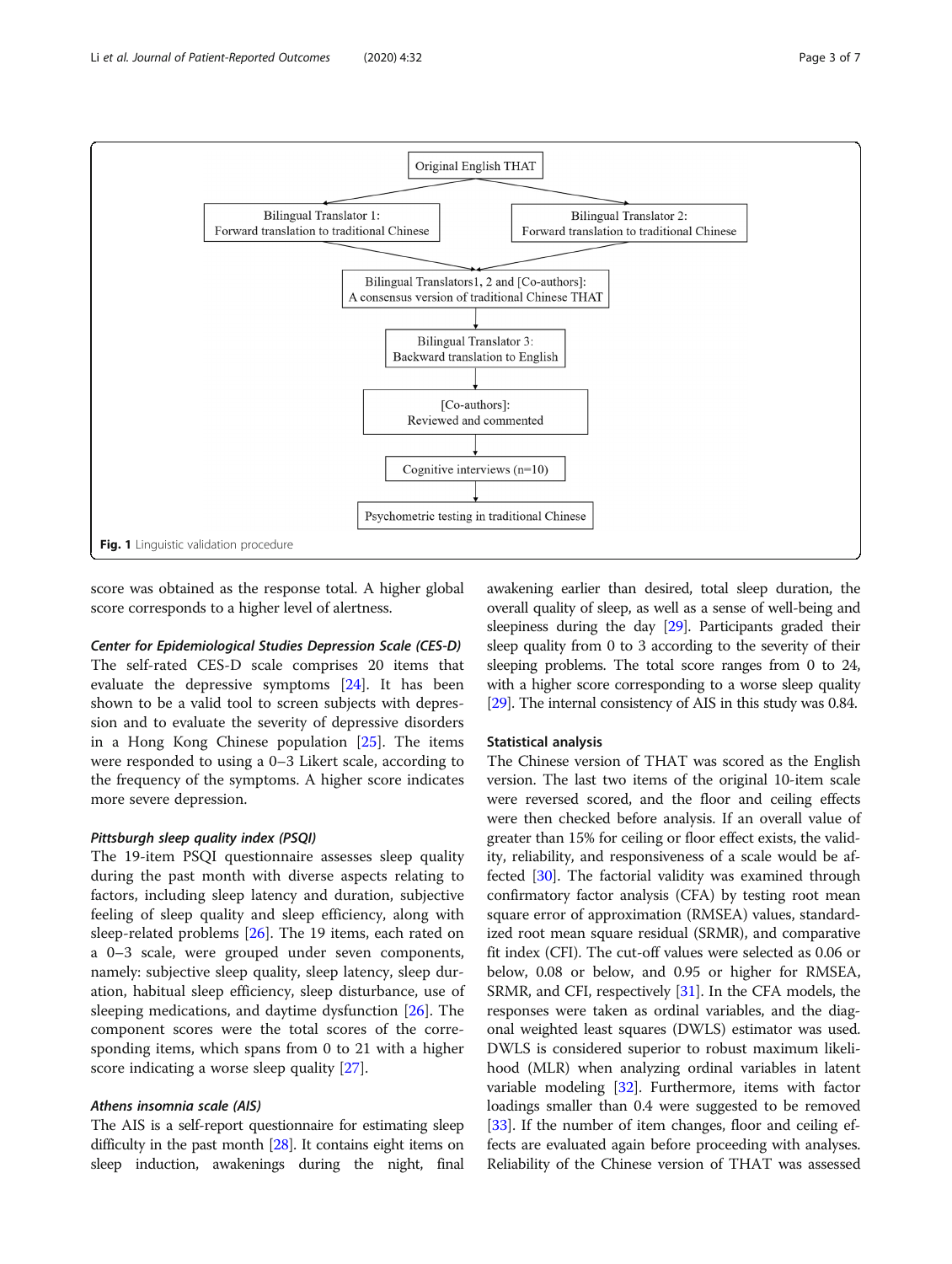by omega and corrected item-scale correlations. The omega is considered the best alternative to Cronbach's α as the assumptions of Cronbach's α, such as essentially tau-equivalence model, are usually violated [\[34\]](#page-6-0). The values of omega and corrected item-scale correlations were considered acceptable when greater than 0.7 [[35](#page-6-0)] and 0.3 [\[23\]](#page-5-0), respectively. When testing for convergent validity, for each subject with at most five (50%) nonresponded items, the missing values were replaced with the average score of the remaining items. The Spearman rank correlation coefficients of the Chinese version of THAT with the CES-D, PSQI, and AIS were calculated to determine convergent validity. SPSS (version 23) and Rstudio-1.1.383 with the package "lavaan" [[36](#page-6-0)] and "userfriendlyscience" [[37](#page-6-0)] were adopted to perform data analysis. The significance level was set at 0.05.

# Results

# Demographic characteristics and Chinese version of THAT scores

We interviewed 100 subjects. Their average age was 61 years old (Standard deviation: 17, range: 18–88), and 43 (43%) were male. Twenty-five participants (25%) had primary education or below, 44 (44%) participants had secondary education, and 30 (30%) participants had a bachelor's degree or above. There were 54 (54%) retired participants, 17 (17%) employees, 13 (13%) homemakers, 6 (6%) students, 4 (4%) employers, 3 (3%) self-employed participants, and 2 (2%) job-seeking participants.

Table 1 shows the item characteristics. In total, 95 (95%) participants completed all the items of THAT. Items 2, 7, and 8 had only one (1%) missing value, while items 3 and 10 had 2 (2%), and item 5 had 3 (3%) missing values. Despite high floor or ceiling percentages in

Table 1 Summary of the Chinese version of THAT scores

some items, the overall 10-item scale score had only 1% ceiling and no floor effects.

## Factorial validity

The 10-item one-factor model of THAT did not show satisfactory fit. The factors loadings of Item 9 "Extra effort was needed to maintain alertness" and Item 10 "In a boring situation, I would find my mind wandering" were 0.29 and 0.39, respectively, both smaller than 0.4. These two items were then removed, and the resulting eightitem one-factor CFA model was assessed.

The eight-item scale score had 4% ceiling and no floor effects. Modification index was highest in two pairs of error terms: (1) Item 3 "Fresh" and Item 4 "Energetic", (2) Item 3 "Fresh" and Item 5 "Able to think of new ideas". Incorporating the corresponding error covariances resulted in satisfactory fit. In view of the error covariances, a seven-item scale with Q3 removed was tested. Table [2](#page-4-0) summarizes the fit indices of attempted CFA models. Figure [2](#page-4-0) show the standardized coefficients of the seven-item one-factor CFA model.

# Scale reliability and convergent validity

The coefficient omega of the seven-item scale was 0.80 (95% CI: 0.74–0.86). The corrected item-scale correlations ranged from 0.30 to 0.68.

Table [3](#page-4-0) assesses the hypothesized association between THAT and the CES-D, PSQI, and AIS. The correlation was generally moderate in a range of 0.40 to 0.45. All correlation coefficients were statistically significant.

# **Discussion**

This study rigorously translated the THAT into traditional Chinese and evaluated its psychometric performance with a Cantonese speaking population. The unidimensional

| Items                                                     | Missing values (%) | Mean (SD)  | Min          | Max | Median         | Floor (%) | Ceiling (%) |
|-----------------------------------------------------------|--------------------|------------|--------------|-----|----------------|-----------|-------------|
| 1. Able to concentrate                                    |                    | 4.0(1.5)   | 0            | 5   | 5              | 4         | 57          |
| 2. Alert                                                  |                    | 3.7(1.5)   | $\circ$      | 5   | 4              | 7         | 45          |
| 3. Fresh                                                  |                    | 2.3(2.0)   | $\mathbf{0}$ | 5   | $\overline{2}$ | 30        | 21          |
| 4. Energetic                                              |                    | 2.9(1.8)   | 0            | 5   | 3              | 17        | 27          |
| 5. Able to think of new ideas                             | 3                  | 1.6(1.9)   | $\circ$      | 5   |                | 44        | 14          |
| 6. Vision was clear noting all details (e.g., driving)    | $\Omega$           | 3.9(1.6)   | $\mathbf{0}$ | 5   | 5              | 8         | 57          |
| 7. Able to focus on the task at hand                      |                    | 4.2(1.2)   | $\mathbf{0}$ | 5   | 5              | 2         | 58          |
| 8. Mental facilities were operating at peak level         |                    | 3.8(1.4)   | $\mathbf{0}$ | 5   | $\overline{4}$ | 3         | 46          |
| 9. Extra effort was needed to maintain alertness          | $\Omega$           | 3.4(2.0)   | $\mathbf{0}$ | 5   | 5              | 19        | 52          |
| 10. In a boring situation, I would find my mind wandering | $\overline{2}$     | 3.8(1.5)   | $\mathbf{0}$ | 5   | $\overline{4}$ | 7         | 44          |
| 10-item THAT                                              | 5                  | 33.4 (9.7) | 3            | 50  | 36             | $\Omega$  |             |
| 8-item THAT (items 9 and 10 deleted)                      | 5                  | 26.3(8.6)  | 3            | 40  | 28             | $\Omega$  | 4           |
| 7-item THAT (items3, 9 and 10 deleted)                    | 4                  | 24.1(7.4)  | 3            | 35  | 26             | 0         | 5           |

SD Standard deviation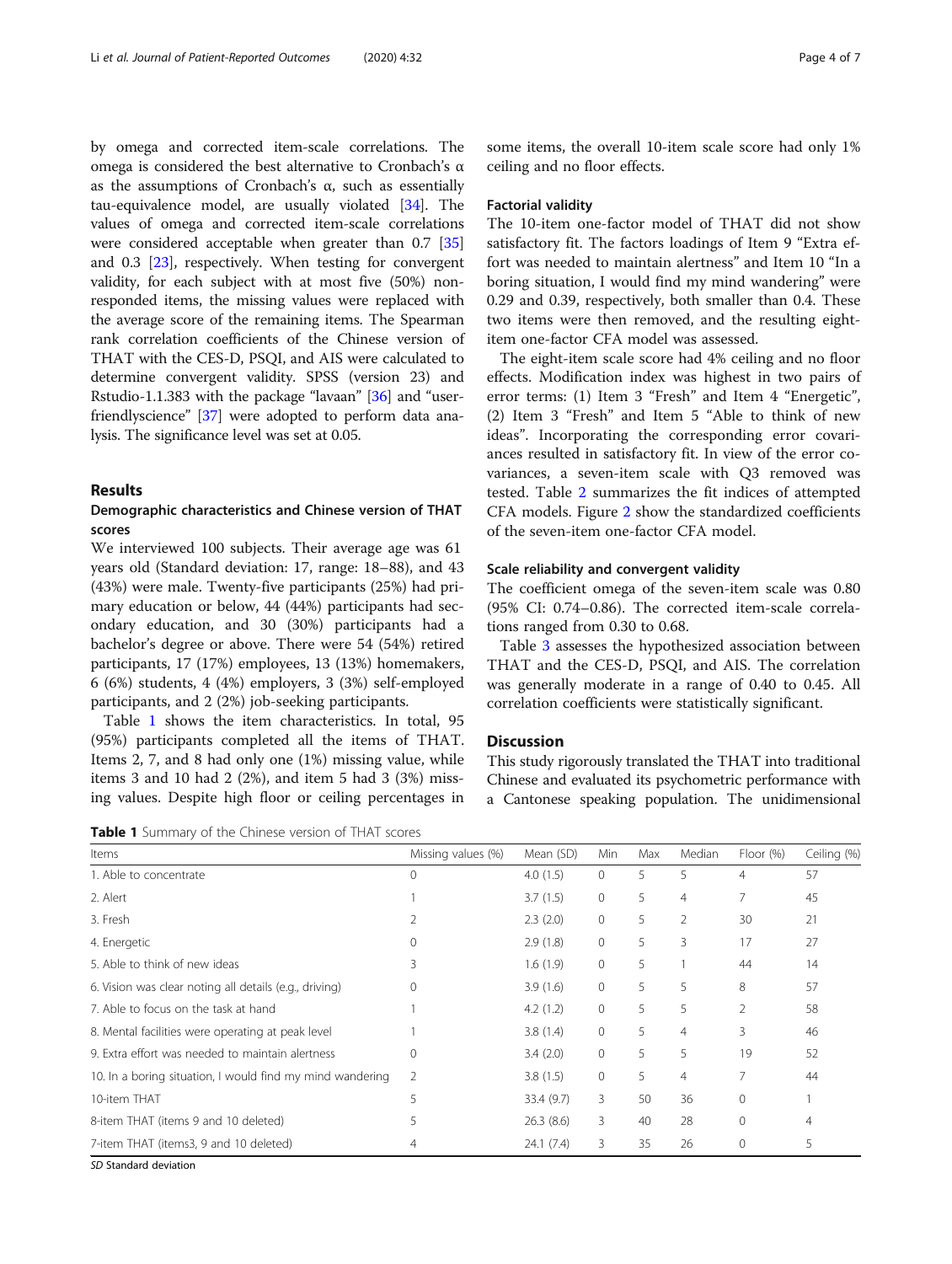| Model                                      | x <sup>2</sup> statistic | Degrees of freedom | RMSEA | <b>SRMR</b> | CFI  |
|--------------------------------------------|--------------------------|--------------------|-------|-------------|------|
| 10-item one-factor                         | 76.13                    |                    | 0.11  | 0.11        | 0.97 |
| 8-item one-factor                          | 40.86                    | 20                 | 0.11  | 0.10        | 0.98 |
| 8-item one-factor (modified <sup>a</sup> ) | 22.61                    | 18                 | 0.05  | 0.07        | 1.00 |
| 7-item one-factor                          | 18.54                    | 14                 | 0.06  | 0.08        | 1.00 |

<span id="page-4-0"></span>Table 2 Model fit indices in confirmatory factor analysis of the Chinese version of THAT

RMSEA root mean square error of approximation, SRMR standardized root mean square residual, CFI comparative fit index

<sup>a</sup>Incorporated error covariances:  $O3 \sim O4$  and  $O3 \sim O5$ 

Chinese version of THAT demonstrated satisfactory reliability and validity in Chinese people, in a Hong Kong setting.

The item non-responses were at most 3%, demonstrating that the Chinese version of THAT was acceptable to the participants. However, the last two items, items 9 and 10, had low factor loadings that reflect their low association with the other items. This is consistent with a previous Canadian study [\[16\]](#page-5-0). This may be due to the questionnaire format, as the last two items are negatively worded, whereas the others are positively worded [\[16](#page-5-0)]. Individuals usually tend to agree more with positively worded items than negatively worded items [\[38\]](#page-6-0). Alternatively, Item 9 "Extra effort was needed to maintain alertness" may not be culturally consistent with a common practice of Chinese individuals, who may choose to rest rather than make an extra effort to maintain alertness [\[39](#page-6-0), [40](#page-6-0)]. For Item 10 "In a boring situation, I would find my mind wandering", studies had demonstrated that mind-wandering was not only an indicator of lacking alertness, but it can indicate future-oriented and creative thinking [[41\]](#page-6-0). Furthermore, distinguishing different types or forms of mind-wandering may help explain these new findings [\[41](#page-6-0)].

Item 3 contributed to two error covariances that were required for satisfactory fit of the eight-item one-factor model. Firstly, the error covariance between Item 3 "Fresh" and Item 4 "Energetic" may be attributable to



similar word meaning. In Chinese culture, a feeling of fresh or energetic is a common description of a good state of spirit and body. Secondly, the error covariance between Item 3 "Fresh" and Item 5 "Able to think of new ideas" may be due to the benefits from a good state of mind, such as positive affect and positive thinking [[42\]](#page-6-0). In general, a state of "Fresh" partly comes from good sleep quality, which plays a critical role in regulating thinking ability, such as divergent thinking ability [[43\]](#page-6-0). Therefore, the higher correlation due to similar meanings of Item 3 with Items 4 and 5 may make it unnecessary. After removing Item 3, the 7-item version fitted well. However, more research is valuable for evaluating Item 3.

The THAT in the Chinese language confirmed previously observed associations of alertness with CES-D, PSQI, and AIS scores, with correlation ranging from 0.40 to 0.45. Depression has been shown to play an important role in regulating alertness [[44\]](#page-6-0). Depressive individuals have lower levels of attention and vigilance, which can be attributed to decreased prefrontal cortex and anterior cingulate cortex (ACC) volume. These areas are partly responsible for processing visceral, effective, and attentional information [\[45](#page-6-0)]. Moreover, poor sleep quality also has a relationship with diminished alertness [[19\]](#page-5-0). Poor sleep quality characterized by sleep fragmentation is correlated with sleepiness, and the effective treatment of fragmentation can help reduce sleepiness [[46\]](#page-6-0). In terms of subjective sleep quality, restoration from sleep is well recognized [[47\]](#page-6-0), but nonrestorative sleep usually presents with higher sleepiness [\[48\]](#page-6-0). Lastly, insomnia is also responsible for impaired alertness [\[9](#page-5-0)]. Insomnia patients usually have poor sleep quality which can explain the relationship with alertness [[49](#page-6-0)].

Despite our rigorous translation and psychometric assessment of the Chinese version of THAT, several

Table 3 Correlations between Chinese version of THAT score and other subjective scales

|                   | EC D  |       |      |
|-------------------|-------|-------|------|
| 7-item one-factor | $***$ | $***$ | $**$ |

\*\*P < 0.01. THAT Toronto Hospital Alertness Test, CES-D Center for Epidemiological Studies Depression Scale, PSQI Pittsburgh Sleep Quality Index, AIS Athens Insomnia Scale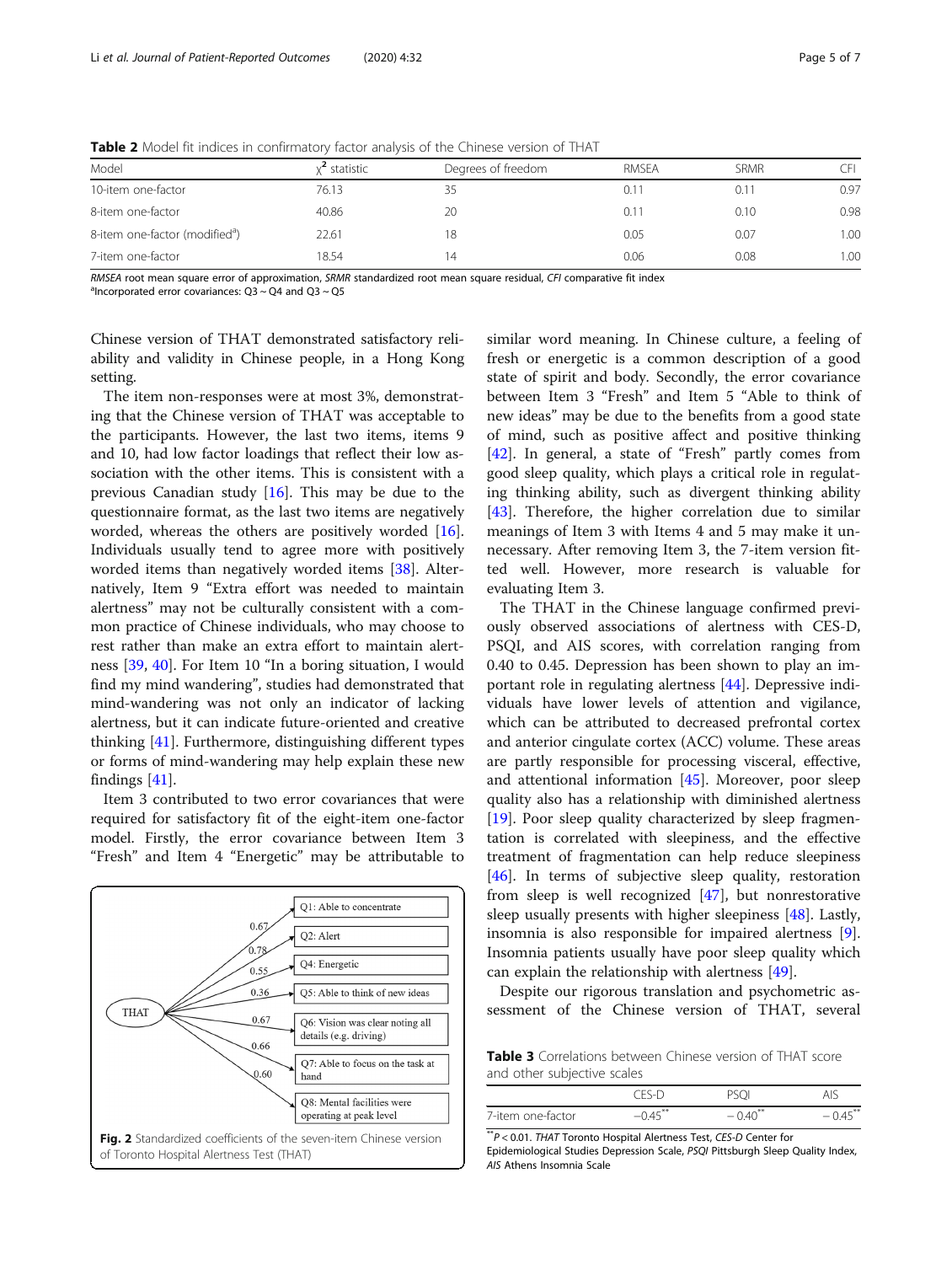<span id="page-5-0"></span>limitations need to be mentioned. First, our sample was relatively small and larger sample size would be good to further explore the scale structure of the THAT and assess its measurement invariance across groups, such as sex. Second, it would also be desirable to examine testretest reliability. Lastly, the AIS has not been standardized validated in the Hong Kong Chinese adults. Nevertheless, the seven-item THAT in the Chinese language was found to be reliable and valid for assessing individual alertness in the present study.

# Conclusions

The Chinese version of THAT is a reliable and valid instrument which can help future research in distinguishing and treating alertness without time-spending or resource-spending measurements.

#### Abbreviations

AIS: Athens Insomnia Scale; CES-D: Center for Epidemiological Studies Depression Scale; CFA: Confirmatory factor analysis; CFI: Comparative fit index; DWLS: Diagonal weighted least squares; MLR: To robust maximum likelihood; PSQI: Pittsburgh Sleep Quality Index; RMSEA: Root mean square error of approximation; SD: Standard deviation; SRMR: Standardized root mean square residual; THAT: Toronto Hospital Alertness Test; ZOGIM-A: ZOGIM Alertness

#### Acknowledgements

The authors gratefully thank Miss Tiffany Kwok and Mr. Cecil Wong, who conducted the forward and backward translations, respectively.

#### Authors' contributions

SL did the data analysis and interpretation of data, drafted and revised the article and all other coauthors helped revise the article critically for important intellectual content. Furthermore, DF did the conception and design of the study, acquisition of data, analysis and interpretation of data. JW, KW, CS and BM also did the conception and design of the study. JW, EC, CL and MI helped the acquisition of data.

#### Funding

This work was supported by a Seed Funding for Basic Research Grant from The University of Hong Kong (201511159061).

#### Availability of data and materials

No additional data are available.

## Ethics approval and consent to participate

Ethical approval for the project was obtained from the Institutional Review Board of the University of Hong Kong/Hospital Authority Hong Kong West Cluster (Ref no.: UW16–326). Informed consent was obtained from all individual participants included in the study.

#### Consent for publication

Not applicable.

#### Competing interests

The authors declare that they have no conflict of interest.

#### Author details

<sup>1</sup>School of Nursing, The University of Hong Kong, 21 Sassoon Road, Hong Kong, China. <sup>2</sup>Department of Psychiatry, University of Toronto, 399 Bathurst Street, Toronto, Canada. <sup>3</sup>Human Communication, Development, and Information Sciences, The University of Hong Kong, Pokfulam Road, Hong Kong, China. <sup>4</sup> Department of Family Medicine and Primary Care, The University of Hong Kong, 21 Sassoon Road, Hong Kong, China. <sup>5</sup>Department of Medicine, The University of Hong Kong, 21 Sassoon Road, Hong Kong, China.

## Received: 26 November 2019 Accepted: 15 April 2020 Published online: 05 May 2020

#### References

- 1. Burk, J. A., Blumenthal, S. A., & Maness, E. B. (2018). Neuropharmacology of attention. Eur J Pharmacol, 835, 162–168.
- 2. Oken, B. S., Salinsky, M. C., & Elsas, S. M. (2006). Vigilance, alertness, or sustained attention: Physiological basis and measurement. Clin Neurophysiol, 117(9), 1885–1901.
- 3. Nebes, R. D., & Brady, C. B. (1993). Phasic and tonic alertness in Alzheimer's disease. Cortex, 29(1), 77–90.
- 4. Munde, V. S., et al. (2009). Alertness in individuals with profound intellectual and multiple disabilities: A literature review. Res Dev Disabil, 30(3), 462–480.
- 5. Thomas, M., et al. (2000). Neural basis of alertness and cognitive performance impairments during sleepiness. I. Effects of 24 h of sleep deprivation on waking human regional brain activity. J Sleep Res, 9(4), 335-352.
- 6. Shapiro, C. M., et al. (2006). A new approach to the construct of alertness. J Psychosom Res, 60(6), 595–603.
- 7. Al-Abri, M. A., et al. (2018). Daytime sleepiness among young adult Omani car drivers. Sultan Qaboos Univ Med J, 18(2), e143–e148.
- 8. Videnovic, A. (2018). Disturbances of sleep and alertness in Parkinson's disease. Curr Neurol Neurosci Rep, 18(6), 29.
- 9. Thorpy, M. J. (2005). Which clinical conditions are responsible for impaired alertness? Sleep Med, 6(Suppl 1), S13–S20.
- 10. Wilkinson, R., et al. (1989). Alertness of night nurses: Two shift systems compared. Ergonomics, 32(3), 281–292.
- 11. Smith-Coggins, R., et al. (2006). Improving alertness and performance in emergency department physicians and nurses: the use of planned naps. Ann Emerg Med, 48(5), 596–604 604 e591-593.
- 12. Rosekind, M. R. (2005). Underestimating the societal costs of impaired alertness: Safety, health and productivity risks. Sleep Med, 6(Suppl 1), S21–  $S25$
- 13. Buffett-Jerrott, S. E., & Stewart, S. H. (2002). Cognitive and sedative effects of benzodiazepine use. Curr Pharm Des, 8(1), 45–58.
- 14. Sforza, E., et al. (2002). Personality, anxiety and mood traits in patients with sleep-related breathing disorders: Effect of reduced daytime alertness. Sleep Med, 3(2), 139–145.
- 15. Aidman, E., et al. (2015). Real-time driver drowsiness feedback improves driver alertness and self-reported driving performance. Accid Anal Prev, 81, 8–13.
- 16. Shapiro, C., et al. (2017). Discriminating between anxious and non-anxious subjects using the Toronto hospital alertness test. Front Psychiatry, 8, 5.
- 17. Gustafsson, M. L., et al. (2018). Associations between daytime sleepiness, psychological symptoms, headache, and abdominal pain in schoolchildren. J Sch Nurs, 35, 279–286. [https://doi.org/10.1177/1059840518774394.](https://doi.org/10.1177/1059840518774394)
- 18. Ng, W. L., Shaw, J. E., & Peeters, A. (2018). The relationship between excessive daytime sleepiness, disability, and mortality, and implications for life expectancy. Sleep Med, 43, 83–89.
- 19. Short, M. A., et al. (2013). The impact of sleep on adolescent depressed mood, alertness and academic performance. J Adolesc, 36(6), 1025–1033.
- 20. Milewski-Lopez, A., et al. (2014). An evaluation of alertness training for older adults. Front Aging Neurosci, 6, 67.
- 21. Rogers, P. J., et al. (2013). Faster but not smarter: Effects of caffeine and caffeine withdrawal on alertness and performance. Psychopharmacology, 226(2), 229–240.
- 22. Tsang, S., Royse, C. F., & Terkawi, A. S. (2017). Guidelines for developing, translating, and validating a questionnaire in perioperative and pain medicine. Saudi J Anaesth, 11(Suppl 1), S80–S89.
- 23. Nunnally, J. C. (1978). Psychometric theory (2nd ed.). New York: McGraw-Hill.
- 24. Vilagut, G., et al. (2016). Screening for depression in the general population with the Center for Epidemiologic Studies Depression (CES-D): A systematic review with meta-analysis. PLoS One, 11(5), e0155431.
- 25. Chin, W. Y., et al. (2015). The psychometric properties of the Center for Epidemiologic Studies Depression Scale in Chinese primary care patients: Factor structure, construct validity, reliability, sensitivity and responsiveness. PLoS One, 10(8), e0135131.
- 26. Buysse, D. J., et al. (1989). The Pittsburgh sleep quality index: A new instrument for psychiatric practice and research. Psychiatry Res, 28(2), 193– 213.